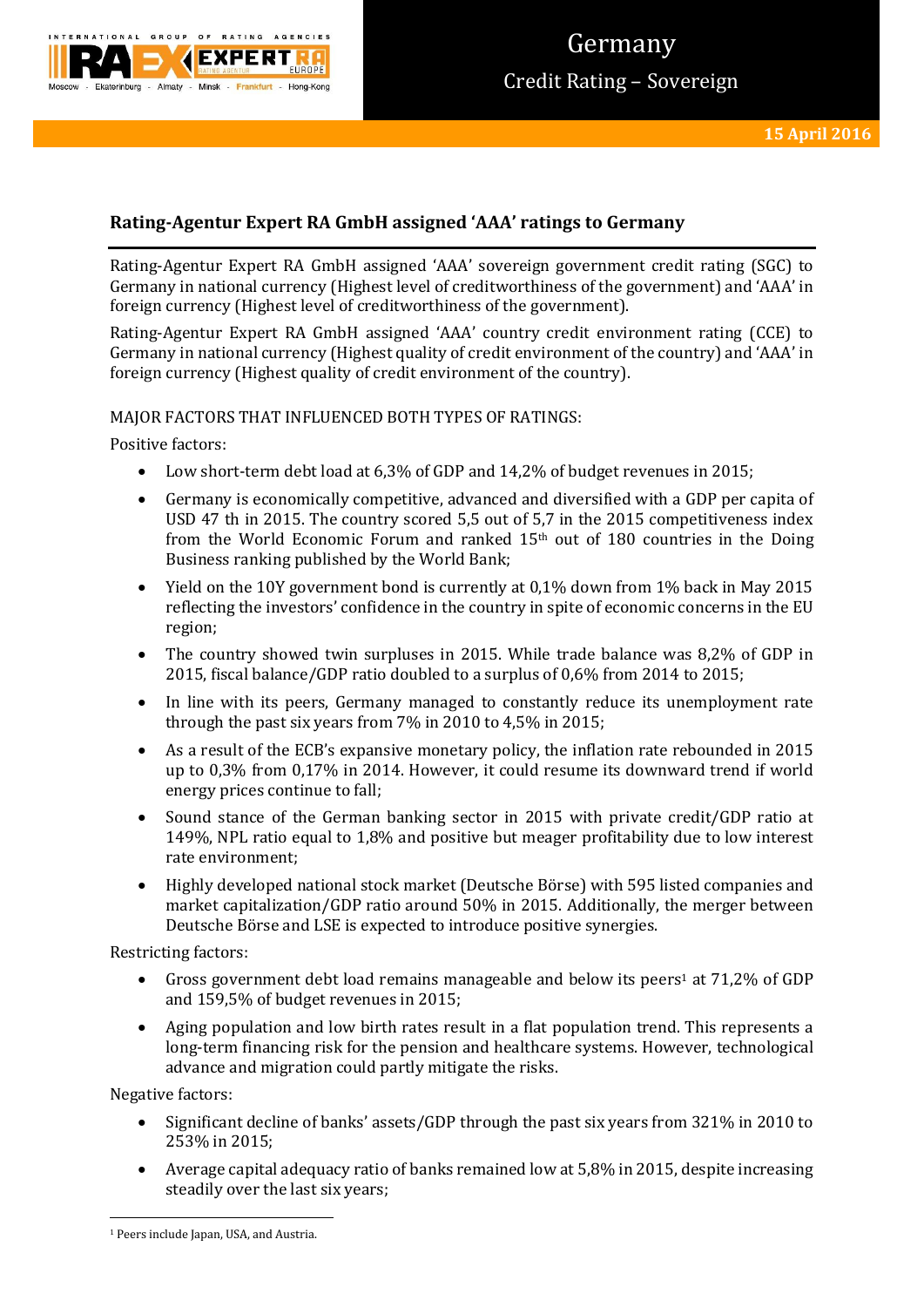

Foreign exchange reserves were as low as 7,9% of gross government debt in 2015.

## Support factors:

- Germany is a key member of the European Union (Strong support-factor);
- The country has an extremely strong financial system which affects other countries (Strong support-factor);
- The country has a strong, stable and important reserve currency (Euro) (Weak supportfactor).

ADDITIONAL FACTORS THAT INFLUENCED CCE RATINGS:

Restricting factors:

• Interventions of the government in financial markets are negligible.

Positive factors:

- Real interest rates have remained low with little volatility over the past six years;
- Strong protection of investors as evidenced by the ranking of Doing Business (position 49 out of 180 countries in 2015).

### SENSITIVITY ASSESSMENT:

The following developments could lead to a downgrade:

- A significant and prolonged deterioration in the fiscal position or public finances leading to material increase of the gross government debt as well as short-term obligations;
- Intensification of the Eurozone debt crisis requiring German financial aid to support the currency union.

"The ratings of Germany are underpinned by the sound macroeconomic and fiscal positions of the country. Germany's recent economic upturn driven by EUR depreciation and lower energy prices support our rating assessment. This demonstrates resilience of the German economy to the slowdown in China and geopolitical tensions in Europe.

The government's fiscal policy drove positive and sustained improvements of the budget balance in recent years. Germany enjoys unfettered access to global financial markets with highly favorable conditions. Its government debt ratios have significantly improved over the past few years. Germany's favorable credit climate environment allows the private sector to have low and stable real interest rates despite high private sector debt." – Clarified Gustavo Angel, Expert of Rating-Agentur Expert RA GmbH.

Responsible expert: Gustavo Angel, Expert of Rating-Agentur Expert RA GmbH Reviewer: Hector Alvarez, Expert of Rating-Agentur Expert RA GmbH

Research report on Germany is available at:

[http://raexpert.eu/reports/Research\\_report\\_Germany\\_15.04.2016.pdf](http://raexpert.eu/reports/Research_report_Germany_15.04.2016.pdf)

Next scheduled rating publication: 23 September 2016. The full sovereign rating calendar can be found at [http://raexpert.eu/sovereign.php#conf-tab-5.](http://raexpert.eu/sovereign.php#conf-tab-5)

For further information contact:

**Rating-Agentur Expert RA GmbH** Walter-Kolb-Strasse 9-11, 60594 Frankfurt am Main, Germany +49 (69) 3085-45-00 E-mail[: info@raexpert.eu](mailto:info@raexpert.eu) [www.raexpert.eu](http://raexpert.eu/)